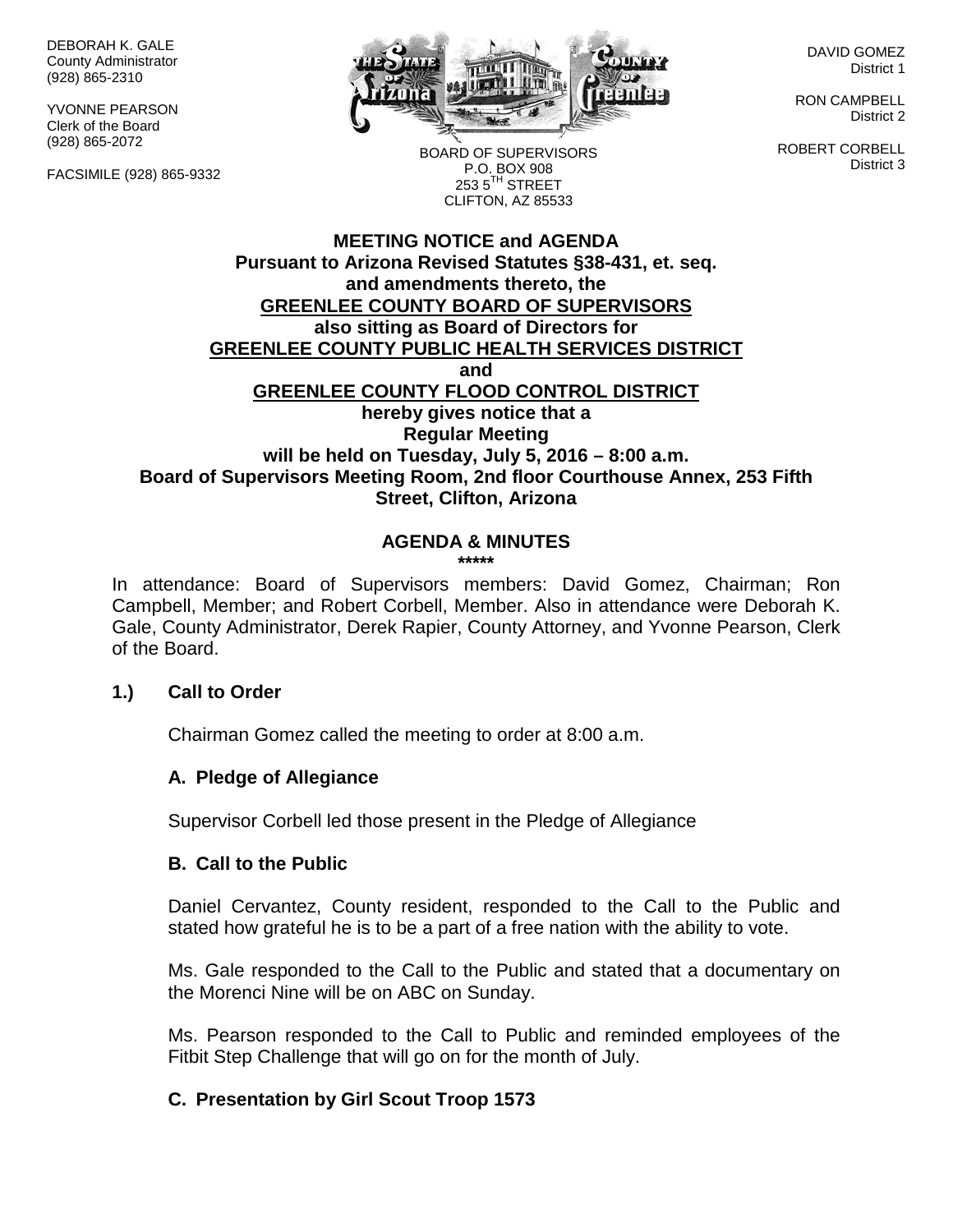The Girl Scout Troop 1573 presented a check in the amount of \$94.96 to Greenlee County to help install a waterline to the three trees the Troop planted at the Loma Linda Park. The girls sold ice cream sandwiches and cookies to earn the money. The trees are named Pom Pom, Greenie, and Oliver and the Board directed that a plaque be installed at the site to honor the Troop for their donation.

## **D. Presentation to Evelyn Carbajal**

Evelyn Carbajal, Administrative Assistant, in the Board of Supervisors office was recognized for her years of service to the County. Ms. Gale explained that Ms. Carbajal has worked for the County for 30 years and has been a very dedicated employee. Ms. Carbajal began working at the JTPA office as a case manager and then came to work in the Board of Supervisors office. The Board expressed their gratitude and appreciation for her hard work and dedication.

**2.) PUBLIC HEALTH SERVICES DISTRICT – the Board of Supervisors will convene as the Board of Directors of the Greenlee County Public Health Services District and will reconvene as the Board of Supervisors following consideration of these items:**

## **A. Consent Agenda**

- **1. Clerk of the Board: Consideration of approval of Public Health Services District expense warrants in excess of \$1,000.00**
- **2. Health and Community Services Director: Consideration of approval of the SUBAWARD Agreement between Greenlee County Health Department and The SouthEastern Arizona Governments Organization (SEAGO) Area Agency on Aging, Region IV**

Upon motion by Supervisor Campbell, seconded by Supervisor Corbell, and carried unanimously, the Board approved the Public Health Services District Consent as presented.

## **3.) Carol Telles, Clifton District Ranger, Apache-Sitegreaves National Forest A. Clifton Ranger District Update**

Ms. Telles was unable to attend the meeting.

## **4.) Ákos Kovach, Economic Development Coordinator A. Economic Development planning update**

Mr. Kovach updated the Board on the following: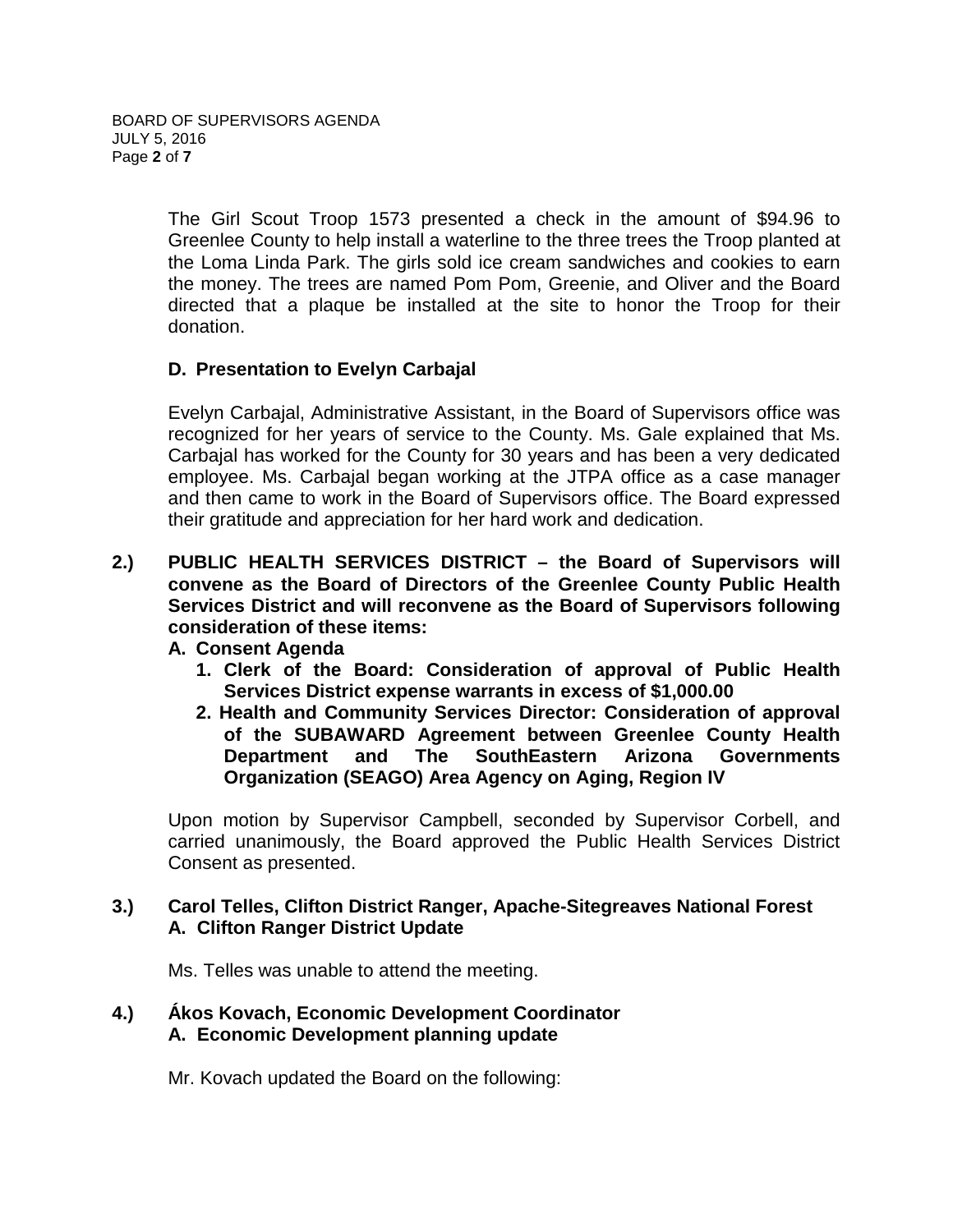- A hotelier is coming to Greenlee County and is interested in positioning at Three Way or Duncan
- The County will be conducting a Mud Drag Event on July  $16<sup>th</sup>$  beginning at 5:00 p.m. at the County Fairgrounds
- On July 23<sup>rd</sup>, Kyle Longley will be the featured speakers at the Robert O'Malley Day. Robert O'Malley is the first medal of honor recipient in Greenlee County. The event will feature a poker run, car show and vendors
- The Historical Society will host the next Chamber of Commerce Mixer on July  $27^{th}$  at 5:30 p.m.

## **5.) Consideration of adoption of Resolution 16-07-02 to open an account with National Bank for the Emergency Food and Shelter Program funded by FEMA.**

Ms. Gale stated that Greenlee County will receive \$31,000 in funding for the food bank. The funds need to be accessible through a checking account to handle the funding. Upon motion by Supervisor Campbell, seconded by Supervisor Corbell, and carried unanimously, the Board approved the request as presented.

# **RESOLUTION 16-07-02**

It is resolved that the Greenlee County Board of Supervisors, duly authorize the following Greenlee County Employees to open an account(s) and execute all documents and other items which may be required by the National Bank of Arizona for the conditions of any and all banking business relative to said account(s) until such authority is revoked by the Greenlee County Board of Supervisors and by written notification to National Bank of Arizona. Greenlee County hereby agrees to and accepts the provisions and conditions set forth in the terms and conditions of deposit agreement for said account(s).

## **Greenlee County FEMA Account**

Steve Rutherford Health and Community Services Director

Rene Ontiveros Chief Finance Officer

The Greenlee County Board of Supervisors, hereby certify that the above named persons are those persons currently empowered to act under our resolutions authorizing doing business with National Bank of Arizona, and the name and specimen official signature of each person to be true. This certification supplements and confirms certifications previously furnished to National Bank of Arizona, except that those persons previously named are no longer empowered to act.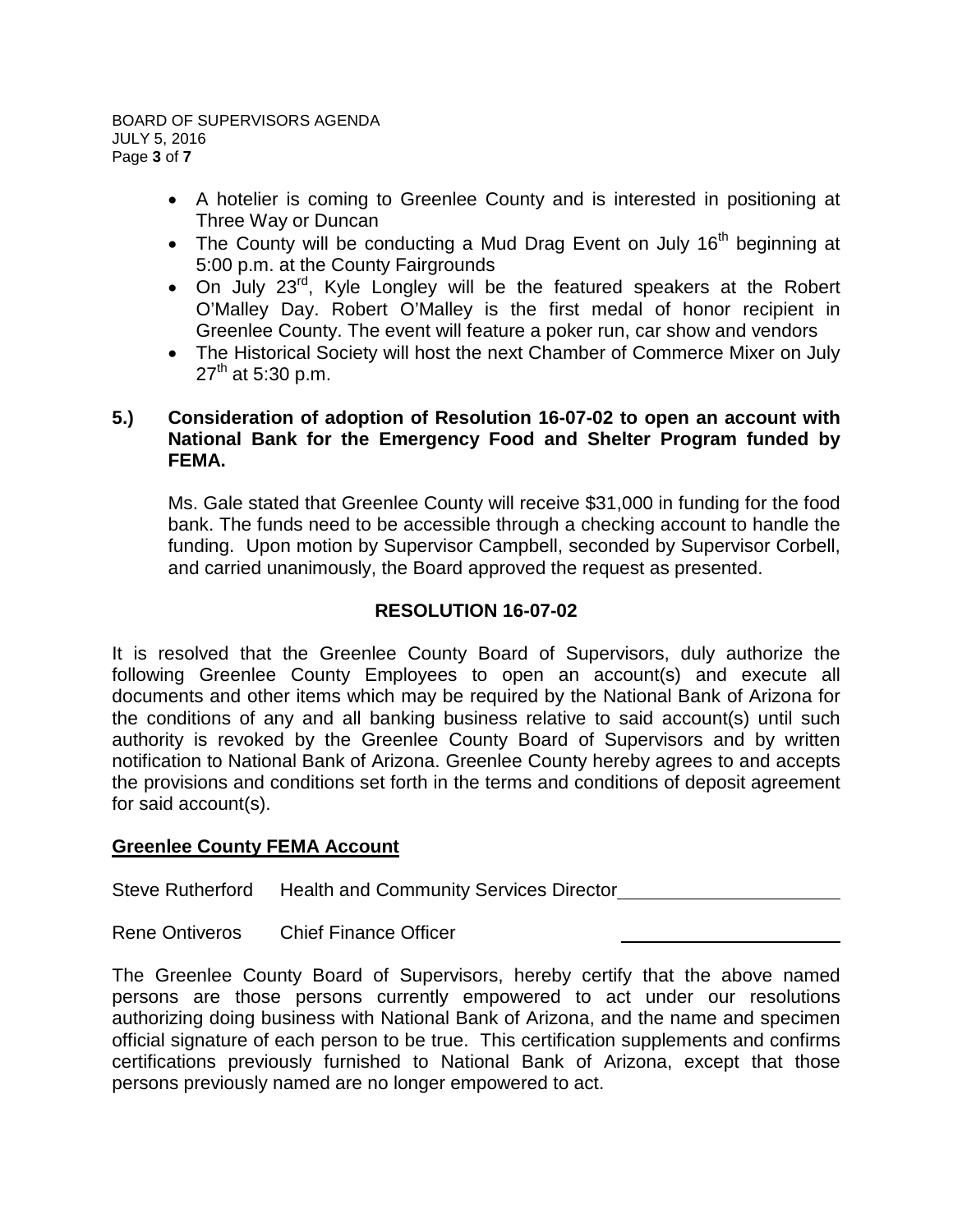BOARD OF SUPERVISORS AGENDA JULY 5, 2016 Page **4** of **7**

Passed and adopted this  $5<sup>th</sup>$  day of July, 2016 by the Greenlee County Board of Supervisors.

BY: /s/ David Gomez, Chairman

ATTEST: /s/ Yvonne Pearson, Clerk of the Board

## **6.) Larry Avila, County Sheriff A. Consideration of approval of Lieutenant Salary**

Sheriff Avila requested the promotion of Deputy Smerglia to Lieutenant. He stated that the last two Lieutenants started at \$64,000 but because of Deputy Smerglia leadership training, experience and capabilities he would like to start him at \$68,000. Supervisor Campbell stated that he would like to remain with the proposed budgeted amount of \$64,024 plus the 2% salary increase if approved. He stated that the Sheriff's Department is one of the best equipped around and the County is spending money in that department. Supervisor Gomez and Corbell echoed the comments. Sheriff Avila stated that he would like the item tabled and will come back with more information at the next meeting. Ms. Gale stated that Deputy Smerglia would need to remain at the Deputy salary until the item is approved by the Board. Upon motion by Supervisor Campbell, seconded by Supervisor Corbell, and carried unanimously, the Board tabled the request to the next meeting.

#### **7.) Kay Gale, County Administrator A. County & State budget legislative issues**

These items will be discussed in the budget presentation later.

## **B. Fairgrounds Events Discussion/Action**

Ms. Gale opened discussion stating that the County is moving forward with the Mud Drag Event on July 16<sup>th</sup> and the separate additional insurance that is now required will be in place by the end of the week. Ms. Gale stated that she has not been able to get any financial data information from other racing entities to be able to make a recommendation on horse races and updates and repairs needed at the fairgrounds in order to hold races. Supervisor Corbell stated that he has not been able to get this information and wants the fairgrounds budget to include making preparation and be ready for races if they occur. Supervisor Campbell stated that he doesn't believe the County should spend the amount of money needed to make the repairs and updates at this time if racing isn't going to happen. Ms. Gale stated that electrical upgrades are in the budget because it is needed for other purposes at the fairgrounds. She stated that there is no funding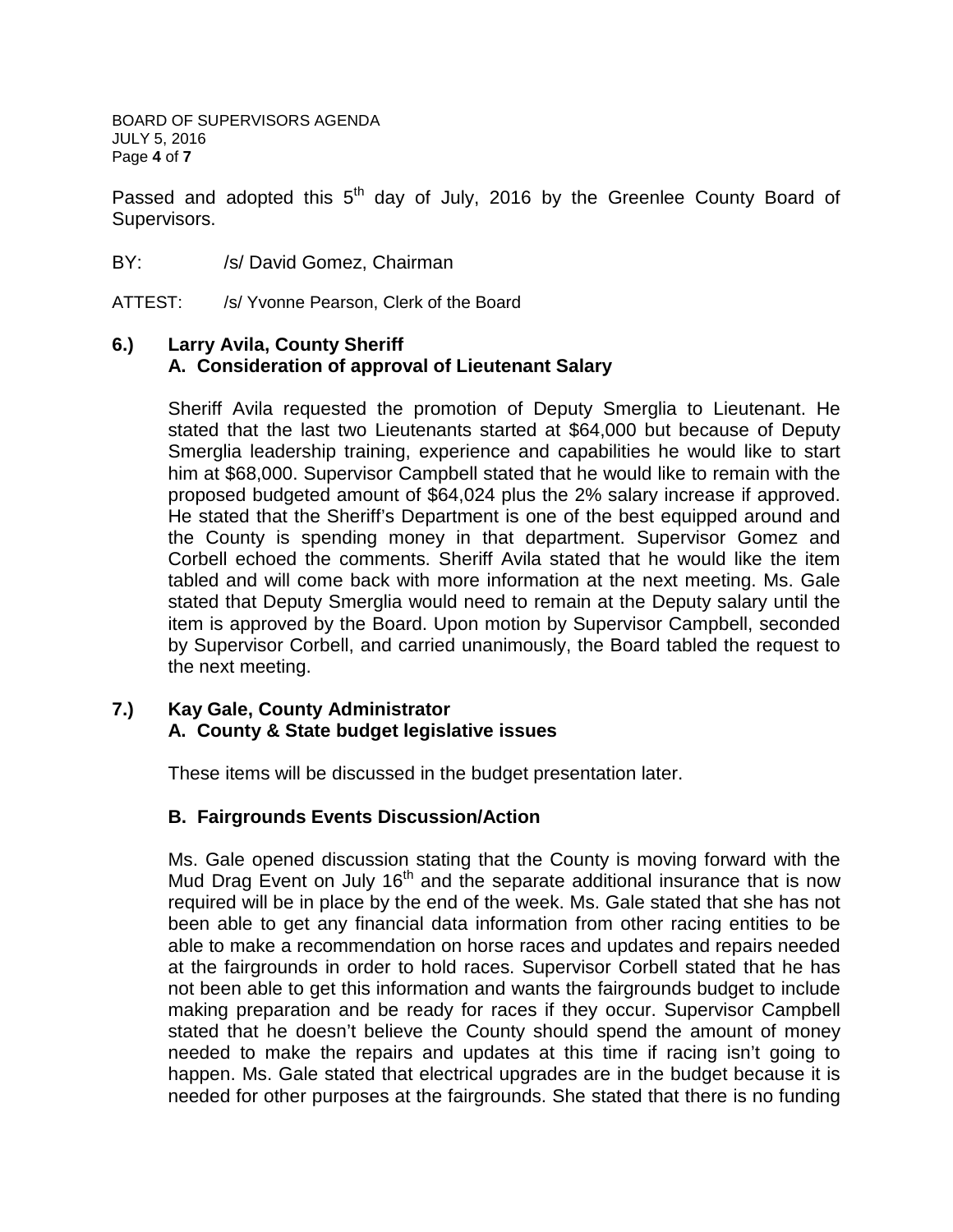BOARD OF SUPERVISORS AGENDA JULY 5, 2016 Page **5** of **7**

> in the budget for horse races this year. Horse Race dates can be sold at any time. The Board directed Ms. Gale to move forward with negotiations for the sale of the race dates for Greenlee County for 2017.

#### **C. Approval of Rate Proposal - Fairgrounds**

The Board discussed and reviewed rate proposals for fairgrounds facility usage. The Board directed Ms. Gale to increase beer sales from \$2.00 per beer to \$3.00 and review the possibility of having 2 for \$5.00. Upon motion by Supervisor Campbell, seconded by Supervisor Corbell, and carried unanimously, the Board approved the proposed fairground facility rental rates as presented and tabled the arena and camping rates to the next meeting. New rates will be posted on the County website.

#### **D. Calendar of Events**

The Calendar of Events was reviewed.

#### **8.) Presentation of the 2016-17 Greenlee County Tentative Budget**

Ms. Gale reviewed the 2016-17 Tentative Budget including tax rates and budget schedules. She also reviewed the Public Health Services District and Flood Control District budgets and Capital Improvement Projects. She thanked the Board and all departments for their continued help in keeping costs down and still providing the same level of services for the County.

## **9.) Consideration of Adoption of the 2016-17 Greenlee County Tentative Budget**

Supervisor Campbell moved to adopt the FY 2016-2017 Greenlee County Tentative Budget in the General Fund amount of \$12,455,649 and the total budget in the amount of \$24,302,726. This includes the budgets for the Flood Control District in the amount of \$315,000, the Public Health Services District budget in the amount of \$2,165,772, the Capital Improvement Plan, and the Fund Balance Policy. Supervisor Corbell seconded the motion and it carried unanimously.

#### **10.) Consent Agenda**

- **A. Clerk of the Board: Consideration of approval of expense warrants in excess of \$1,000.00 – Voucher 1105; 1106**
- **B. Chief Finance Officer: Consideration of approval of General Fund Loans in the amount of \$360.82 to be reimbursed upon receipt of funds: Fund 146 - \$360.82**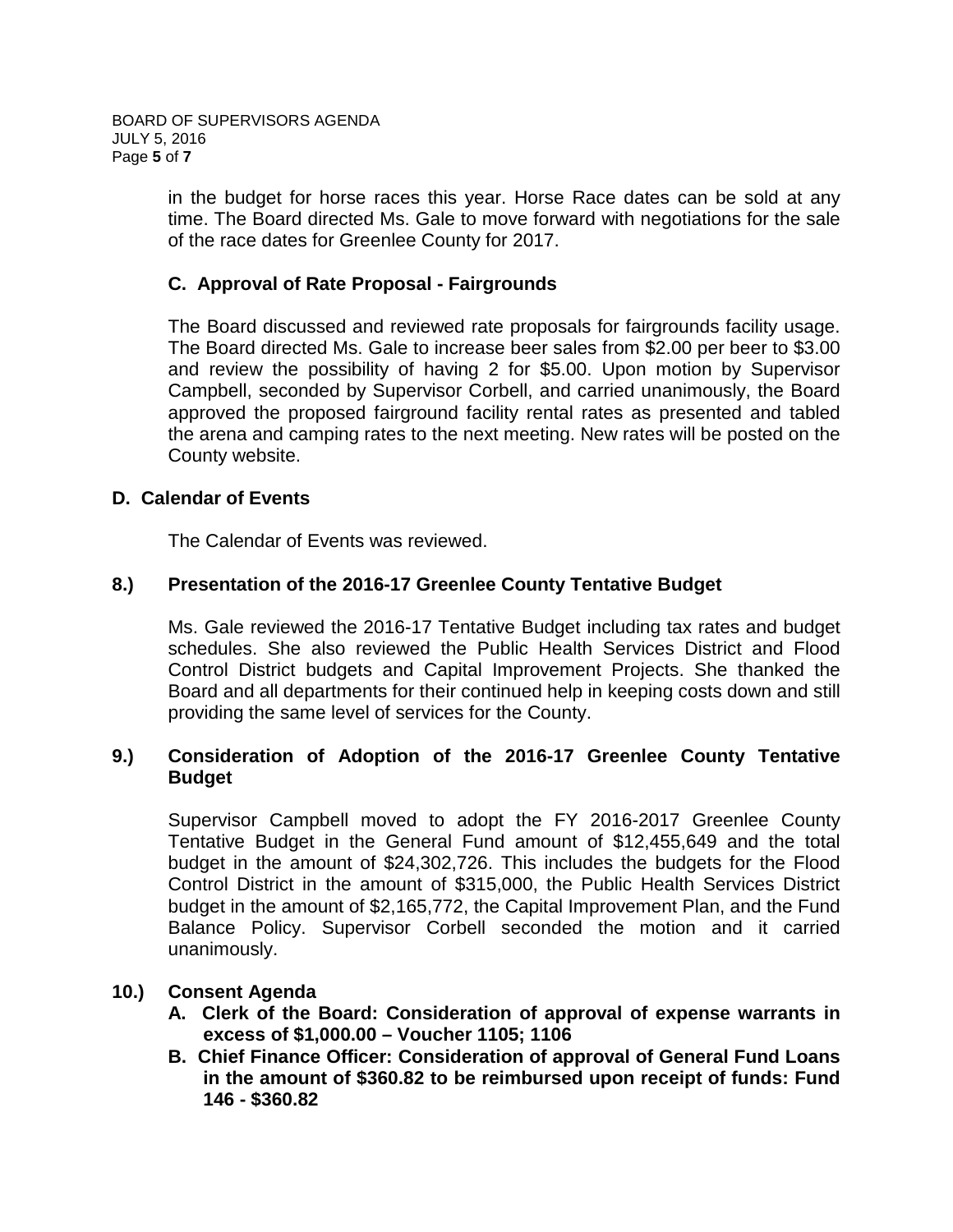- **C. IT Manager: Consideration of approval of the Intergovernmental Agreement with Graham County regarding Internet DS3 cost sharing and Equipment Co-Lo recurring yearly charges**
- **D. Superior Court Judge: Consideration of approval of Indigent Representation Contracts for fiscal year 2016-17 for a term beginning July 1, 2016 and ending June 30, 2017 for; Carolyn Clark; Daisy Flores; Rebecca Johnson; Josi Lopez; Stephen Lundell; Travis Ragland; Jeremy Waite; Donielle Wright; Christopher Stavris**
- **E. IT Manager: Consideration of approval of Employee Transaction Form: V. Bucellato, IT Assistant Manager.**
- **F. County Attorney: Consideration of approval of the fiscal year 2016-17 Arizona Criminal Justice Commission Crime Victim Compensation Program Grant Agreement**
- **G. County Sheriff: Consideration of approval of Employee Transaction Form: L. Mortensen, Deputy Cadet Position**
- **H. County Administrator: Consideration of approval of Southeastern Arizona Workforce Development Area Consortium Agreement**
- **I. County Administrator: Consideration of approval of Intergovernmental Agreement with Graham County for Juvenile Detention Facilities in the amount of \$75,000.00**
- **J. Clerk of the Board: Consideration of adoption of Resolution 16-07-03 authorizing the County to execute, issue, sell and deliver the County Revolving Line of Credit Loan Agreement and County Revolving Line of Credit Promissory Note to National Bank of Arizona commencing July 1, 2016 and ending on June 30, 2017, in a principal amount not to exceed \$2,500,000; approving a form of County Revolving Line of Credit Loan Agreement and County Revolving Line of Credit Promissory Note; and related matters**

Upon motion by Supervisor Campbell, seconded by Supervisor Corbell, and carried unanimously, the Board approved the Consent Agenda as presented.

# **11.) Supervisor Reports**

## **Supervisor Robert Corbell A. Arizona Counties Racing Association Meeting**

Supervisor Corbell attended this meeting. He stated that he is trying to get rural racing going, trying to get support and that there is no news on the financial results of other rural races that took place recently.

## **Supervisor David Gomez**

**A. Arizona Association of Counties Leadership Conference**